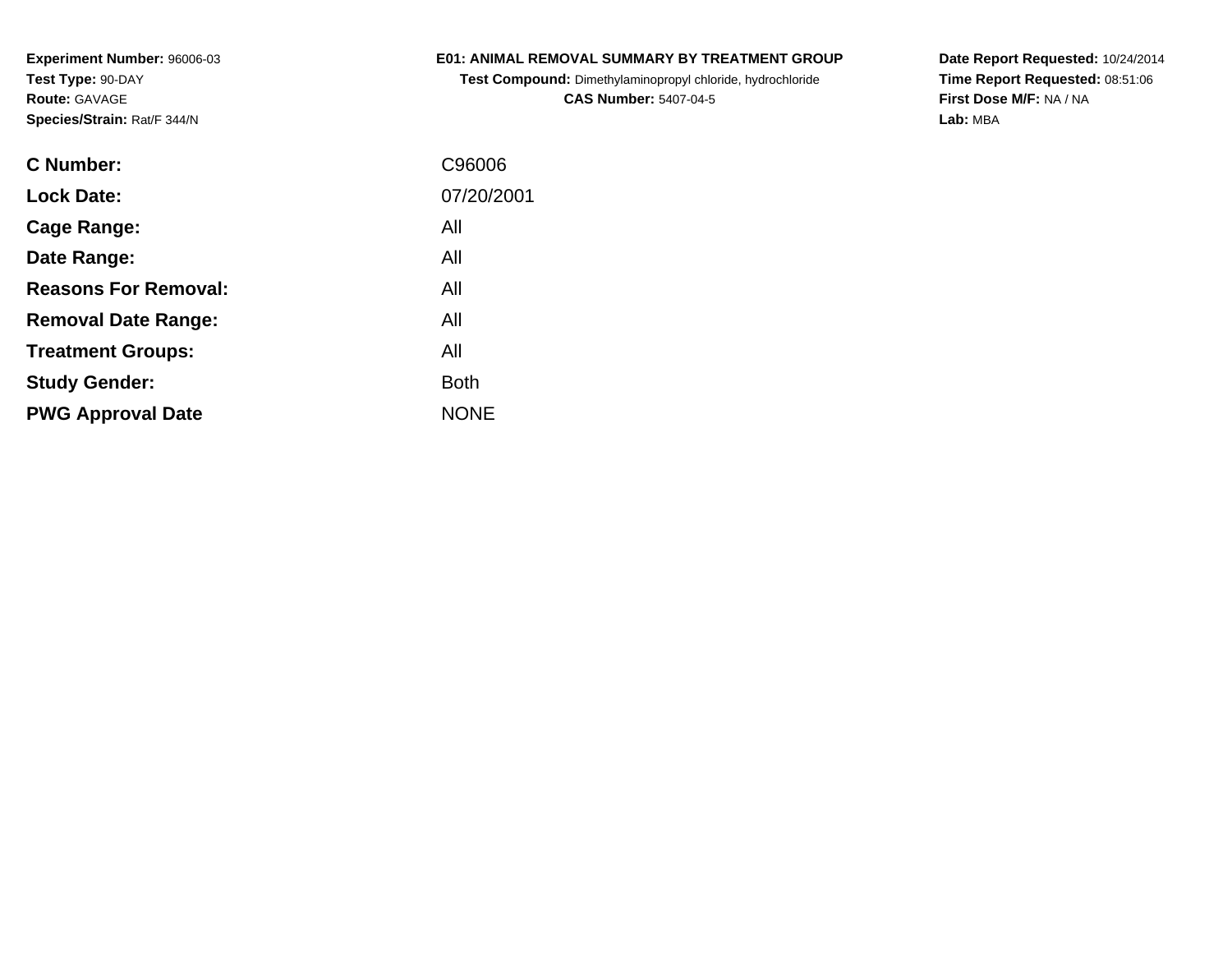## **Experiment Number:** 96006-03**Test Type:** 90-DAY**Route:** GAVAGE**Species/Strain:** Rat/F 344/N

## **E01: ANIMAL REMOVAL SUMMARY BY TREATMENT GROUP**

**Test Compound:** Dimethylaminopropyl chloride, hydrochloride

**CAS Number:** 5407-04-5

**Date Report Requested:** 10/24/2014 **Time Report Requested:** 08:51:06**First Dose M/F:** NA / NA**Lab:** MBA

|                        |                                     |                         | <b>MALE</b>                         |  |  |
|------------------------|-------------------------------------|-------------------------|-------------------------------------|--|--|
| <b>TREATMENT</b>       | <b>Moribund</b><br><b>Sacrifice</b> | <b>Natural</b><br>Death | <b>Terminal</b><br><b>Sacrifice</b> |  |  |
| <b>VEHICLE CONTROL</b> | 0                                   | $\mathbf 0$             | 10                                  |  |  |
| MG/KG<br>100           | $\Omega$                            | $\Omega$                | 10                                  |  |  |
| MG/KG<br>200           |                                     |                         | 10                                  |  |  |
| MG/KG<br>400           |                                     |                         | 0                                   |  |  |
| MG/KG<br>800           |                                     |                         |                                     |  |  |
| MG/KG<br>1000          |                                     | 10                      |                                     |  |  |
| <b>CONTROL SPECIAL</b> | 0                                   | 0                       | 10                                  |  |  |
| 100MG/KGSPECIAL        |                                     | ∩                       | 10                                  |  |  |
| 200MG/KGSPECIAL        |                                     |                         | 6                                   |  |  |
| 400MG/KGSPECIAL        |                                     |                         |                                     |  |  |
| 800MG/KGSPECIAL        |                                     | 10                      |                                     |  |  |
| 1000MG/KSPECIAL        | 0                                   | 10                      |                                     |  |  |
| <b>TOTAL</b>           | 3                                   | 61                      | 56                                  |  |  |
|                        |                                     |                         | *** END OF MALE DATA***             |  |  |